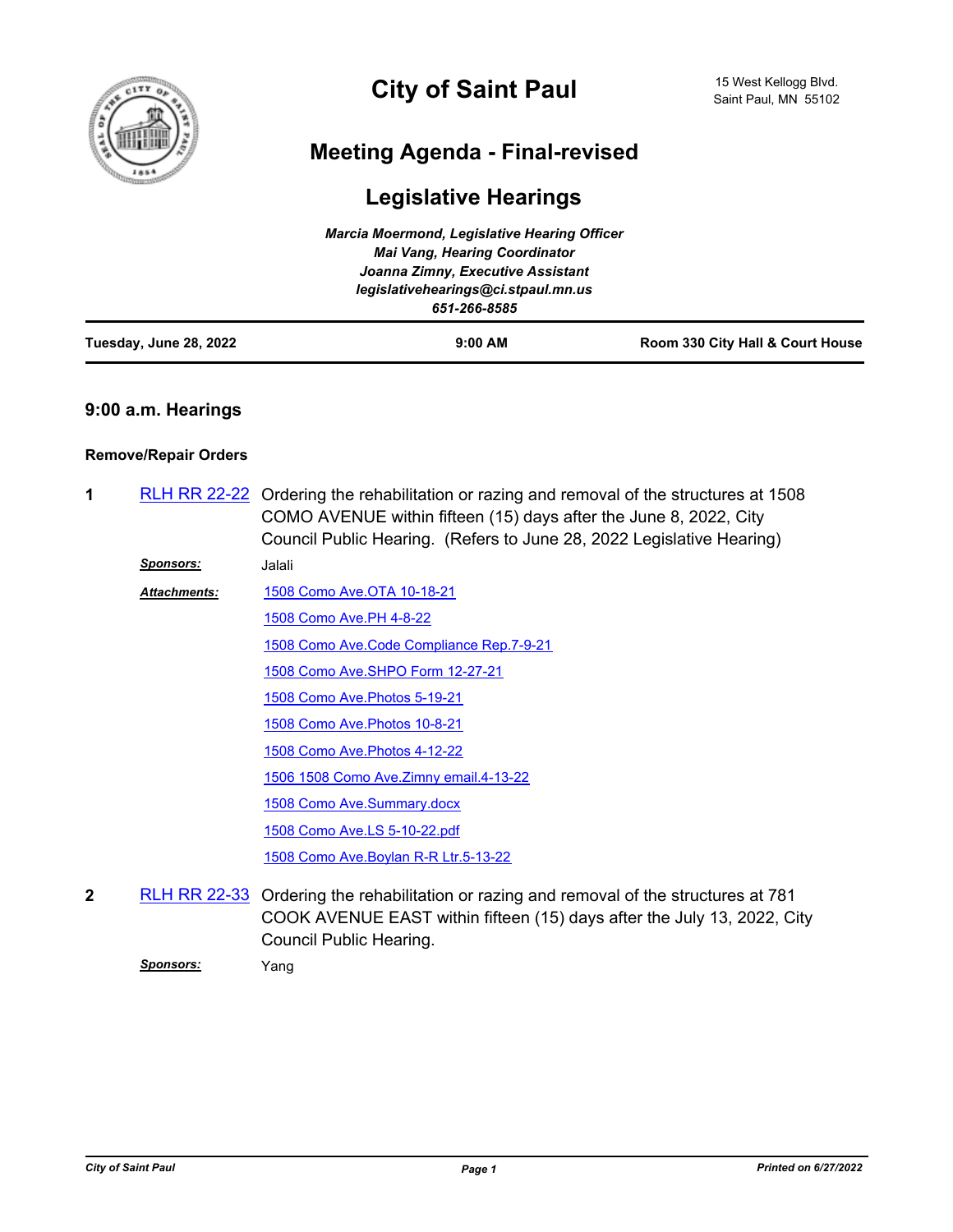| <b>Attachments:</b> | 781 Cook Ave E.OTA 3-10-22                           |
|---------------------|------------------------------------------------------|
|                     | 781 Cook Ave E.PH 5-13-22                            |
|                     | 781 Cook Ave E.SHPO Form 3-24-22                     |
|                     | 781 Cook Ave E. Photos 2-24-22                       |
|                     | 781 Cook Ave E. Photos 5-19-22                       |
|                     | 781 Cook Ave E. Fire Inspection Photos. 11-20-20.pdf |
|                     | 781 Cook Ave E.Form 4 report.pdf                     |
|                     | 781 Cook Ave E.Summary.docx                          |
|                     | 781 Cook Ave E.L S 6-14-22.pdf                       |
|                     | 781 Cook Ave E.Barbee R-R Ltr.6-17-22                |
|                     | 781 Cooke Ave E.Barbee Zimny email.6-22-22           |
|                     |                                                      |

**3** [RLH RR 22-24](http://stpaul.legistar.com/gateway.aspx?m=l&id=/matter.aspx?key=41599) Ordering the rehabilitation or razing and removal of the structures at 1457 THIRD STREET EAST within fifteen (15) days after the June 8, 2022, City Council Public Hearing.

**Sponsors:** Prince

[1457 3rd St E.OTA 11-16-21](http://StPaul.legistar.com/gateway.aspx?M=F&ID=f837eef3-9877-422d-9425-f643adcea872.pdf) [1457 3rd St E.PH 4-8-22](http://StPaul.legistar.com/gateway.aspx?M=F&ID=ff523cc1-bfaa-451c-90e5-f0faddb32dcb.pdf) [1457 3rd St E.Expired Code Compliance 9-16-19](http://StPaul.legistar.com/gateway.aspx?M=F&ID=13831b28-90d0-4e33-9ac2-a6d5f384d83f.pdf) [1457 3rd St E.SHPO From 12-2-21](http://StPaul.legistar.com/gateway.aspx?M=F&ID=3ab12960-f56a-4849-b6fe-679617b62f51.pdf) [1457 3rd St E.Photos 10-1-14](http://StPaul.legistar.com/gateway.aspx?M=F&ID=7fda0826-0503-4307-a04f-b4526f32bb8a.pdf) [1457 3rd St E.Photos 11-4-21](http://StPaul.legistar.com/gateway.aspx?M=F&ID=2504b886-a56a-437a-88e6-c9410315f790.pdf) [1457 3rd St E.Photos 4-11-22](http://StPaul.legistar.com/gateway.aspx?M=F&ID=d60c467d-d459-4df4-bb36-105aff1b0817.pdf) [1457 3rd St E.Summary](http://StPaul.legistar.com/gateway.aspx?M=F&ID=1316d627-e09e-4fbd-93e9-667979fdafd6.docx) *Attachments:*

> [1457 3rd St E.LS 5-10-22.pdf](http://StPaul.legistar.com/gateway.aspx?M=F&ID=cf8156fd-e382-4729-bf9f-2b57df80b1be.pdf) [1457 3rd St E.Wilmington Savings R-R Ltr.5-13-22](http://StPaul.legistar.com/gateway.aspx?M=F&ID=c1b3ba90-fd4e-4c29-98c2-d41d60363bb1.pdf)

[5-10-22.1457 3rd St E.Summary](http://StPaul.legistar.com/gateway.aspx?M=F&ID=ea575b65-e387-403e-ba4a-eccd48104cf8.docx)

[1457 3rd St E.LS 5-10-22.pdf](http://StPaul.legistar.com/gateway.aspx?M=F&ID=6a16402e-37d1-4f20-9c18-74703d5b63e7.pdf)

[1457 3rd St E.legal ownership info.5-24-22](http://StPaul.legistar.com/gateway.aspx?M=F&ID=d412481b-fcf0-4307-aca6-a9f1939a37e6.pdf)

[1457 Third St. E.Berger R-R Ltr.5-27-22](http://StPaul.legistar.com/gateway.aspx?M=F&ID=140282fc-b30f-425d-85ca-106c3b11db62.pdf)

1457 Third St. E. Berger R-R Ltr. 6-17-22

4 [RLH RR 21-60](http://stpaul.legistar.com/gateway.aspx?m=l&id=/matter.aspx?key=38878) Ordering the rehabilitation or razing and removal of the structures at 1941 UNIVERSITY AVENUE WEST (STORAGE/GARAGE) within fifteen (15) days after the September 22, 2021, City Council Public Hearing. *Sponsors:* Jalali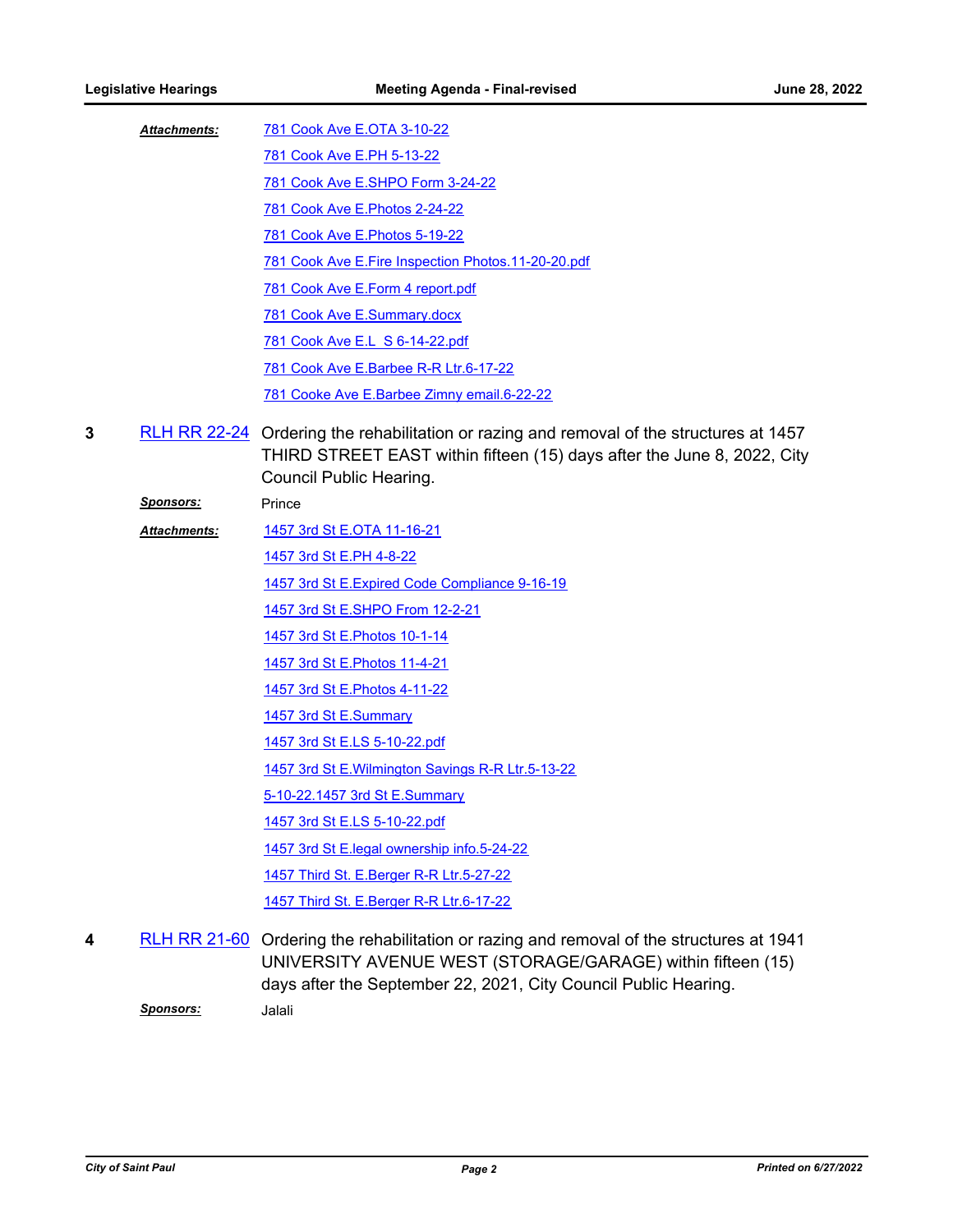| Attachments: | 1941 University Ave W.OTA 4-15-21                                       |
|--------------|-------------------------------------------------------------------------|
|              | 1941 University Ave W.PH 7-30-21                                        |
|              | 1941 University Ave W. Team Inspection Report 12-4-18                   |
|              | 1941 University Ave W.SHPO Form 4-28-21                                 |
|              | 1941 University Ave W. Order to Vacate. 12-11-14                        |
|              | 1941 University Ave W. Photos 4-4-17                                    |
|              | 1941 University Ave W.Photos.6-5-18                                     |
|              | 1941 University Ave W. Photos 8-7-18                                    |
|              | 1941 University Ave W. Photos 9-29-20                                   |
|              | 1941 University Ave W.Photos 4-7-21                                     |
|              | 1941 University Ave W.Summary.pdf                                       |
|              | 1941 University Ave W.LS 8-24-21.pdf                                    |
|              | 1941 University Ave W. Eritrean Community Center of MN R-R Ltr. 8-27-21 |
|              | 1941 University Ave W. Eritrean Community Center of MN R-R Ltr. 10-1-21 |
|              | 1941 University Ave W. Eritrean Community Center of MN R-R Ltr. 1-14-22 |
|              | 1941 University Ave.Contractor Bids.1-19-22                             |
|              | 1941 University Ave W.Star application email.1-21-22                    |
|              | 1941 University Ave W.Eritrean Community Center of MN R-R Ltr.1-28-22   |
|              | 1941 University Ave W. Photo.pdf                                        |
|              | 1941 University Ave W. Eritrean Community Center of MN R-R Ltr. 3-11-22 |
|              | 1941 University Ave W. Eritrean Community Center of MN R-R Ltr. 4-1-22  |
|              | 1941 University Ave W.Eritrean Community Center of MN R-R Ltr.4-14-22   |
|              | 1941 University Ave.structural engineer report.4-15-22                  |
|              | 1941 University Ave W. Eritrean Community Center of MN R-R Ltr. 4-29-22 |
|              | 1941 University Ave W Accessory Building Deterioration 2020-May 2022    |
|              | 1941 University Ave W. Eritrean Community Center of MN R-R Ltr. 5-27-22 |
|              | 1941 University Ave W.IAA Builders Bid.6-13-22                          |
|              | 1941 University Ave W. Eritrean Community Center of MN R-R Ltr. 6-17-22 |

5 [RLH RR 22-29](http://stpaul.legistar.com/gateway.aspx?m=l&id=/matter.aspx?key=41708) Ordering the rehabilitation or razing and removal of the structures at 1807 SEVENTH STREET EAST within fifteen (15) days after the June 22, 2022, City Council Public Hearing. (To refer back to June 28 Legislative Hearing)

**Sponsors:** Prince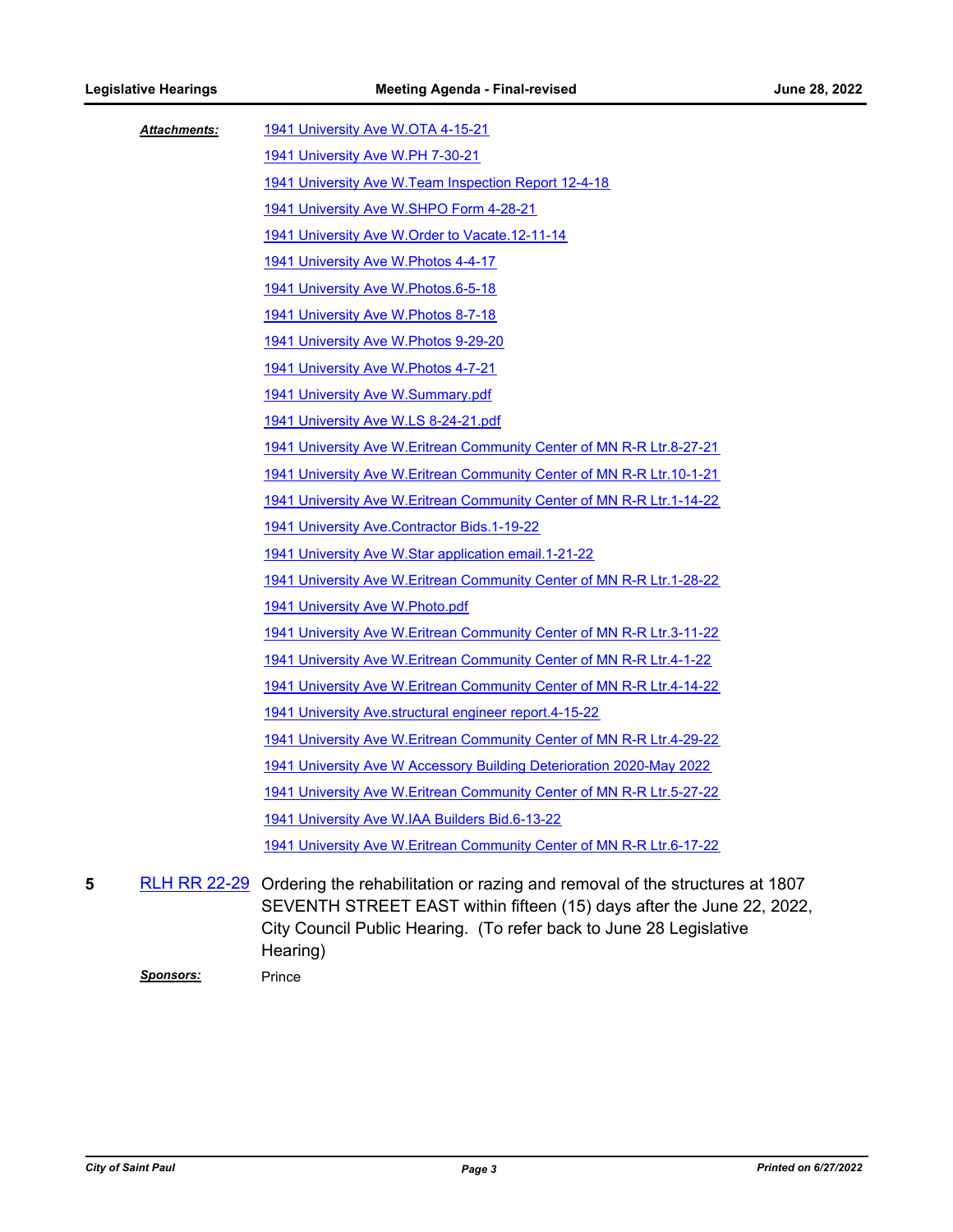| <b>Attachments:</b> | 1807 7th St E.OTA 1-24-22                                  |
|---------------------|------------------------------------------------------------|
|                     | 1807 7th St E.PH 4-22-22                                   |
|                     | 1807 7th St E.SHPO Form 1-28-22                            |
|                     | 1807 7th St E. Photos 11-7-19                              |
|                     | 1807 7th St E. Photos 1-13-22                              |
|                     | 1807 7th St E. Photos 1-25-22                              |
|                     | 1807 7th St E. Photos 4-26-22                              |
|                     | 1807 7th St E.Condemnation. 10-30-19                       |
|                     | 1807 - 7th St E.Vang-Johnson email.5-4-22.pdf              |
|                     | 1807 Seventh St E. Letter of Representation. 5-24-22.pdf   |
|                     | 1807 7th St E.Summary.pdf                                  |
|                     | 1807 7th St E.LS 5-24-22.pdf                               |
|                     | 1807 Seventh St. E. Johnson Kennedy R-R Ltr. 5-27-22       |
|                     | 1807 Seventh St. E.Johnson Kennedy Revised R-R Ltr.6-13-22 |
|                     |                                                            |

- 7 [RLH RR 22-38](http://stpaul.legistar.com/gateway.aspx?m=l&id=/matter.aspx?key=41991) Ordering the rehabilitation or razing and removal of the structures at 132 WESTERN AVENUE SOUTH within fifteen (15) days after the July 27, 2022, City Council Public Hearing.
	- *Sponsors:* Noecker [132 Western Ave S.OTA 3-22-22](http://StPaul.legistar.com/gateway.aspx?M=F&ID=502f69ff-358f-450c-ac1e-e9c516f02f71.pdf) [132 Western Ave S.PH 5-27-22](http://StPaul.legistar.com/gateway.aspx?M=F&ID=6737f50a-d44b-421b-b9be-70673846305a.pdf) [132 Western Ave S.SHPO Form 4-6-22](http://StPaul.legistar.com/gateway.aspx?M=F&ID=9d9c7ce1-00b5-4efa-b508-5c82bfb35318.pdf) [132 Western Ave S.Photos 11-1-18](http://StPaul.legistar.com/gateway.aspx?M=F&ID=4c235dd9-e92f-4a04-a2d0-e609bacdaa5b.pdf) [132 Western Ave S.Photos 3-18-22](http://StPaul.legistar.com/gateway.aspx?M=F&ID=78380052-27af-4998-be78-5a0bbff9e736.pdf) [132 Western Ave S.Photo 5-31-22](http://StPaul.legistar.com/gateway.aspx?M=F&ID=46878242-b674-4fbf-8f22-421667e68c8b.pdf) [132 Western Ave S.Revocation Notice.6-5-18.pdf](http://StPaul.legistar.com/gateway.aspx?M=F&ID=b4c6e8f3-34de-438b-ad7e-bd3517a68266.pdf) [132 Western Ave S.Photos.6-5-18.pdf](http://StPaul.legistar.com/gateway.aspx?M=F&ID=90c9cc7e-dfe5-4485-b67a-d6969f344fbb.pdf) *Attachments:*

### **10:00 a.m. Hearings**

#### **Making Finding on Nuisance Abatements**

- 8 [RLH RR 22-41](http://stpaul.legistar.com/gateway.aspx?m=l&id=/matter.aspx?key=42030) Making finding on the appealed substantial abatement ordered for 439 HERSCHEL STREET in Council File RLH RR 21-69.
	- *Sponsors:* Jalali [439 Herschel St.Olson MF Notice of PH R-R Ltr.6-9-22.doc](http://StPaul.legistar.com/gateway.aspx?M=F&ID=9db44aeb-3e5b-4df3-9710-a3fc616169c5.doc) [439 Herschel St.Code Compliance Certificate 6-2-22.pdf](http://StPaul.legistar.com/gateway.aspx?M=F&ID=69c6020b-59bf-407b-a23b-49313488e246.pdf) *Attachments:*

*Abated. Code compliance certificate issued June 2, 2022.*

**9** [RLH RR 22-39](http://stpaul.legistar.com/gateway.aspx?m=l&id=/matter.aspx?key=42028) Second Making finding on the appealed substantial abatement ordered for 575 PARK STREET in Council File RLH RR 21-71.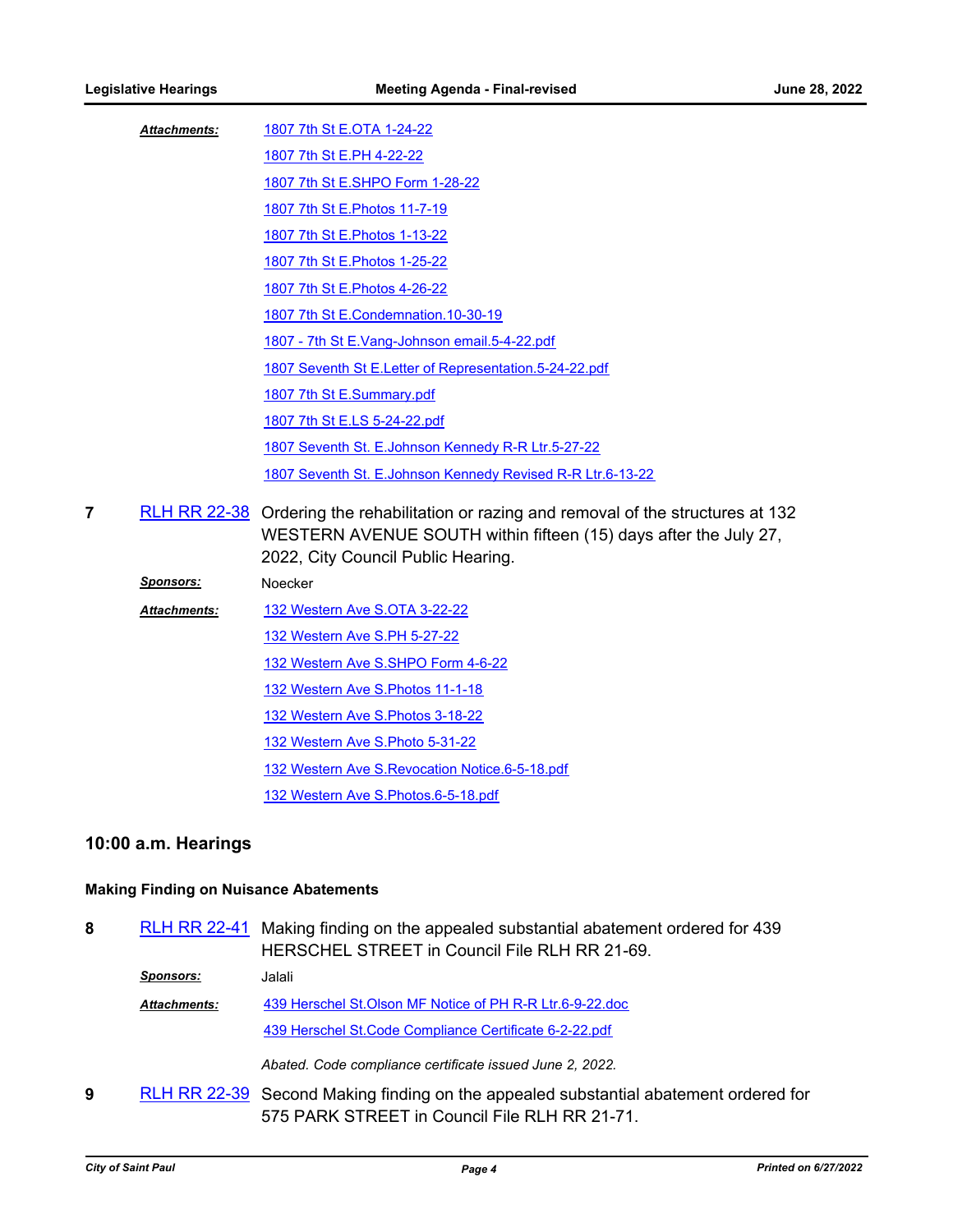|    | <u>Sponsors:</u>    | Thao                                                                                                                                                                                                  |
|----|---------------------|-------------------------------------------------------------------------------------------------------------------------------------------------------------------------------------------------------|
|    | Attachments:        | 575 595 Park St. Viggiano R-R Ltr. 6-9-22. doc                                                                                                                                                        |
| 10 | <b>RLH RR 22-40</b> | Second Making finding on the appealed substantial abatement ordered for<br>595 PARK STREET in Council File RLH RR 21-72.                                                                              |
|    | <u>Sponsors:</u>    | Thao                                                                                                                                                                                                  |
|    | <b>Attachments:</b> | 575 595 Park St. Viggiano R-R Ltr. 6-9-22. doc                                                                                                                                                        |
| 11 |                     | <b>RLH RR 22-35</b> Second Making finding on the appealed substantial abatement ordered for<br>521 YORK AVENUE in Council Files RLH RR 21-43. (To refer back to<br>June 28, 2022 Legislative Hearing) |
|    | <b>Sponsors:</b>    | <b>Brendmoen</b>                                                                                                                                                                                      |
|    | Attachments:        | 521 York Avenue. Griffin R-R Ltr. 11-12-21. doc                                                                                                                                                       |
|    |                     | 30 Day Notice 521 York Avenue Signed.pdf                                                                                                                                                              |
|    |                     | 521 York Avenue. Griffin R-R Ltr.5-23-22.doc                                                                                                                                                          |
|    |                     | 521 York Avenue. Griffin R-R Ltr.6-17-22                                                                                                                                                              |

## **1:00 p.m. Hearings**

### **Vacant Building Registrations**

| 12 | <b>RLH VBR</b><br>22-31        | Appeal of Lisa Lee to a Vacant Building Registration Notice at 181<br>SHERBURNE AVENUE.       |
|----|--------------------------------|-----------------------------------------------------------------------------------------------|
|    | <u>Sponsors:</u>               | Thao                                                                                          |
|    | <b>Attachments:</b>            | 181 Sherburne Ave.appeal.6-10-22                                                              |
|    |                                | 181 Sherburne Ave Fire Report.pdf                                                             |
|    |                                | 181 Sherburne Ave Fire Photos.pdf                                                             |
|    |                                | 181 Sherburne Ave.appellant testimoney.6-22-22                                                |
| 13 | <b>RLH VBR</b><br><u>22-32</u> | Appeal of David Jacobowitch to a Vacant Building Registration Notice at<br>839 EDMUND AVENUE. |
|    | <u>Sponsors:</u>               | Thao                                                                                          |
|    | <b>Attachments:</b>            | 839 Edmund Ave.appeal 6-14-22                                                                 |
|    |                                | 839 Edmund Ave.vacate order 5-23-22                                                           |
|    |                                | 839 Edmund Ave.photos 6-9-22                                                                  |
|    |                                | 839 Edmund Ave.photos 5-23-22                                                                 |
|    |                                | 839 Edmund Ave Amended Condemnation Letter 6-22-22.pdf                                        |
|    |                                | 839 Edmund Ave.Jacobowitch Ltr.6-24-22                                                        |

## **2:15 p.m. Hearings**

#### **Other**